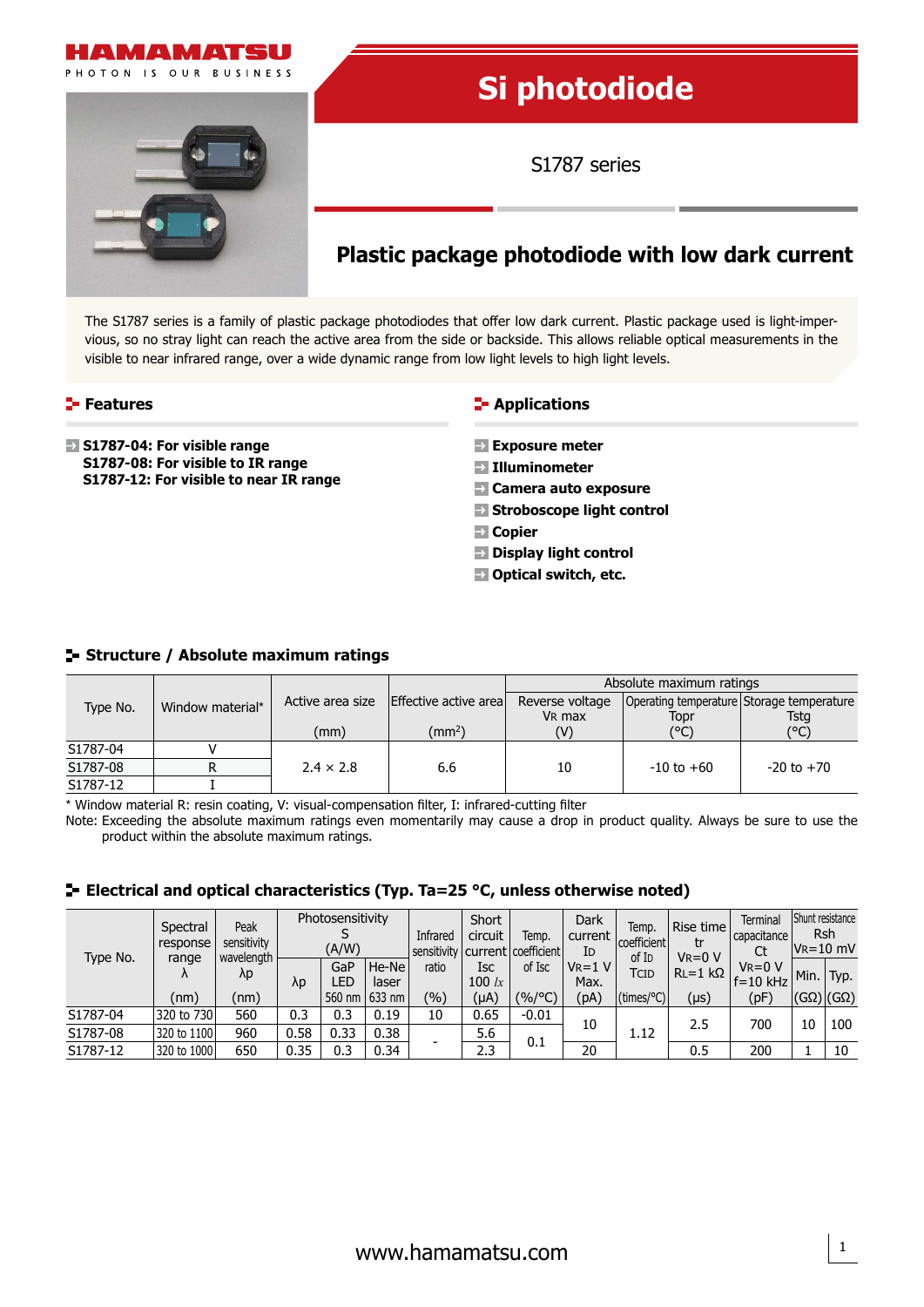



# **Spectral response Rise time vs. load resistance**

# **Dark current vs. reverse voltage Shunt resistance temperature characteristics**